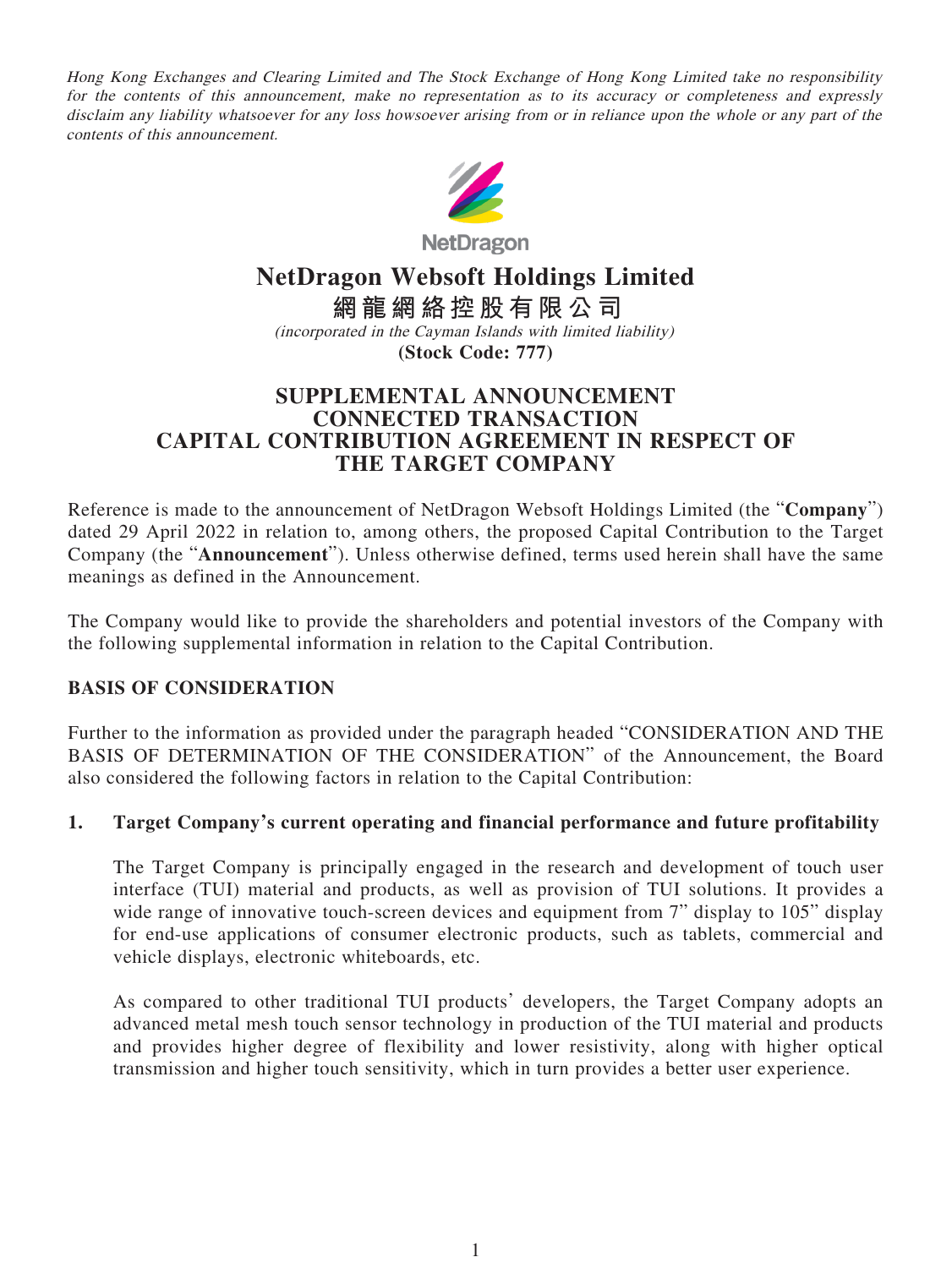Besides, the Target Company has registered more than 150 international and domestic patent applications for inventions, utility models and designs. The Target Company's registered patents are all developed and designed by their own research and development team, which helped build a strong foundation of the Target Company's core business for its growth and future development.

Since the Target Company is still at its initial stage of development, it is believed that the Target Company will realize a rapid growth of its business with great potential for future development, taking into account the advanced metal mesh touch sensor technology that the Target Company possess, the strong intellectual properties foundation that the Target Company built in the past few years which are valuable intangible assets of the Target Company, as well as the growing market demands and trends in application of such technology.

Despite that the Target Company recorded a net loss for the years ended 31 December 2020 and 2021, to the best of the Directors' knowledge, information available and having made all reasonable enquiries, the loss was mainly due to research and development of TUI products and the expansion of production lines, as well as increased cost in expansion of sales network, which is common among start-up companies.

To illustrate the growth potential, the audited and unaudited operating revenue of the Target Company for the year ended 31 December 2020 and 2021 was approximately RMB142.7 million and RMB312.3 million, respectively, representing a significant year-on-year increase of approximately 118.7%.

#### **2. Fair market valuation of comparable companies**

Since the Target Company is principally engaged in the research and development of touch user interface (TUI) material and products, as well as provision of TUI solutions, there is no substantial machinery or production equipment required for its business operation and is regarded as asset-light industry. Therefore, the net asset value is not considered to be an appropriate benchmark for the valuation of the Target Company as it fails to consider the earning ability of the Target Company and hence is unable to reflect the fair market value of the business.

As the Target Company recorded loss for the year ended 31 December 2021, price-toearning ratio cannot be used and therefore a price-to-sales ratio was taken into account when determining the valuation. The Company referred to comparable industry peers of the Target Company which, similar to the background of the Target Company, are private companies with similar business model in the research and development of TUI products in the PRC and their price-to-sales ratio ranged from approximately 8 times to 12 times. Based on the Target Company's financial results for the year ended 31 December 2021, the implied price-to-sales ratio for the Capital Contribution was approximately 6 times, which is lower than those for the comparable industry peers of the Target Company. In view of the lower price-to-sales ratio and that the Target Company is at its development stage, the Directors consider the Capital Contribution as an attractive investment.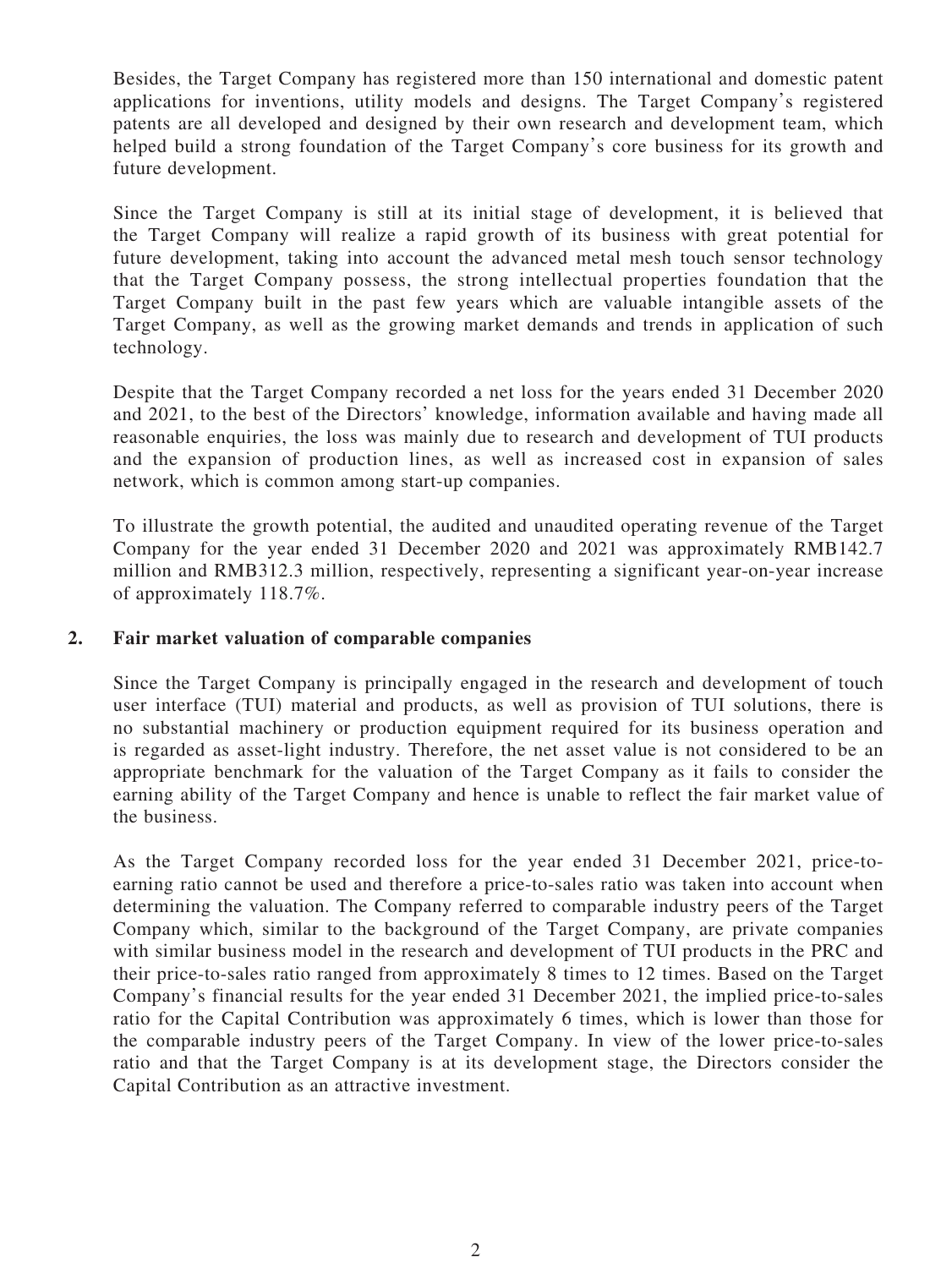### **3. Synergy effect with existing business of the Group**

It is believed that the technologies, research and development capabilities, and production capacity of the Target Company could further enhance the Group's technological competitiveness, which could be applied to, among others, the Group's education business to improve its development and sale of education-technology solutions with better quality of interactive displays and interactive boards for educational use. At the same time, the Company will also be able to merge and strengthen the marketing resources of the Target Company and introduce the Target Company's products to the Group's existing marketing network.

Based on the foregoing, the Board considers that the consideration for the Capital Contribution is fair and reasonable and in the interests of the Company and the Shareholders as a whole.

## **INFORMATION OF THE TARGET COMPANY'S ULTIMATE CONTROLLERS**

As disclosed in the Announcement, the Target Company is indirectly held as to approximately 61.53% by the family members of Mr. LIN Dongliang, a non-executive Director. As informed by Mr. LIN Dongliang, as at the date of the Announcement, the Target Company was ultimately controlled by Mr. LIN Xing  $(\text{M} \hat{\tau})$ , as to 48.53% through five entities which are shareholders of the Target Company. Mr. LIN Xing (林行) is the son of Mr. LIN Dongliang and thus he is connected person of the Company.

In addition, as informed by Mr. LIN Dongliang, the Target Company is also owned as to:

- 1. 13.00% by Ms. Xing Li  $(行カ)$  indirectly through an entity which is shareholder of the Target Company. Ms. Xing Li  $(行$ 力) is the mother of Mr. LIN Xing (林行) (the controlling shareholder of the Target Company) and spouse of Mr. LIN Dongliang, a non-executive Director and thus she is connected person of the Company; and
- 2. 2.67% by Mr. Lin Sen (林森) held in his personal capacity as shareholder and through an entity which is shareholder of the Target Company. Mr. Lin Sen (林森) is the brother of Mr. LIN Dongliang and thus he is connected person of the Company.

Therefore, the Company wishes to clarify that when aggregated with the interest held by Mr. LIN Xing (林行), Ms. Xing Li (行力) and Mr. Lin Sen (林森) who are all considered as family members of Mr. LIN Dongliang, as well as Mr. LIN Dongliang's interest in the Target Company as set out above, the Target Company is indirectly held as to approximately 64.20% by Mr. LIN Dongliang and his family members.

Based on publicly available information, the remaining 35.80% equity interest of the Target Company is owned as to 12.25% by Yi Shi Teng Technology Co., Ltd.\* (易視騰科技股份有限公 司), and 23.55% by seven existing shareholders of the Target Company and each of them holds less than 10% equity interest of the Target Company. Based on publicly available information, Yi Shi Teng Technology Co., Ltd.\* (易視騰科技股份有限公司) is a PRC limited liability company principally engaged in software and system platform development, digital home and set-top box operation, IoT equipment R&D and sales and its largest shareholder is Longshine Technology Co., Ltd. (朗新科技集團股份有限公司), an A-share listed Company on Shenzhen Stock Exchange (300682.SZ).